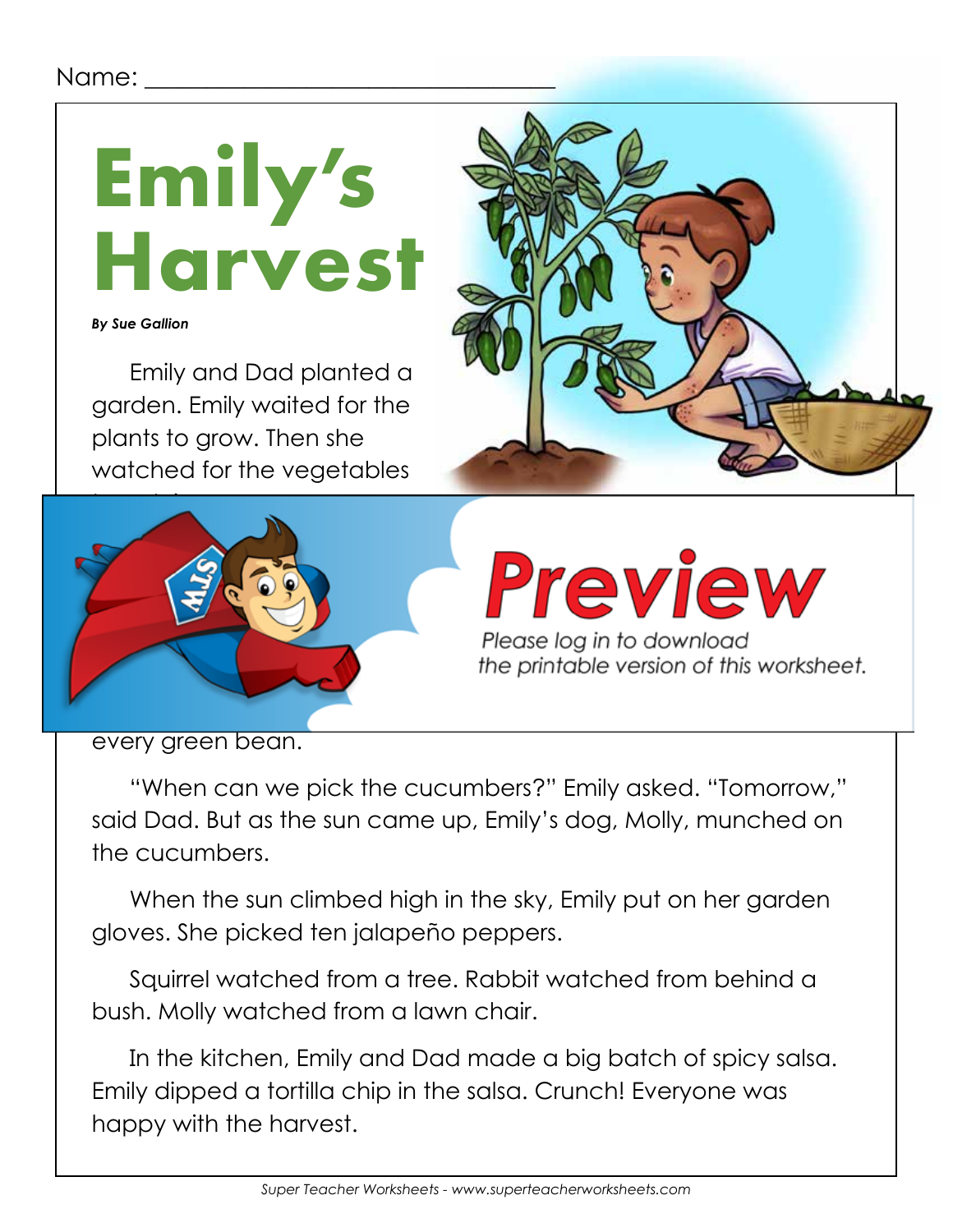## Name:  $\Box$